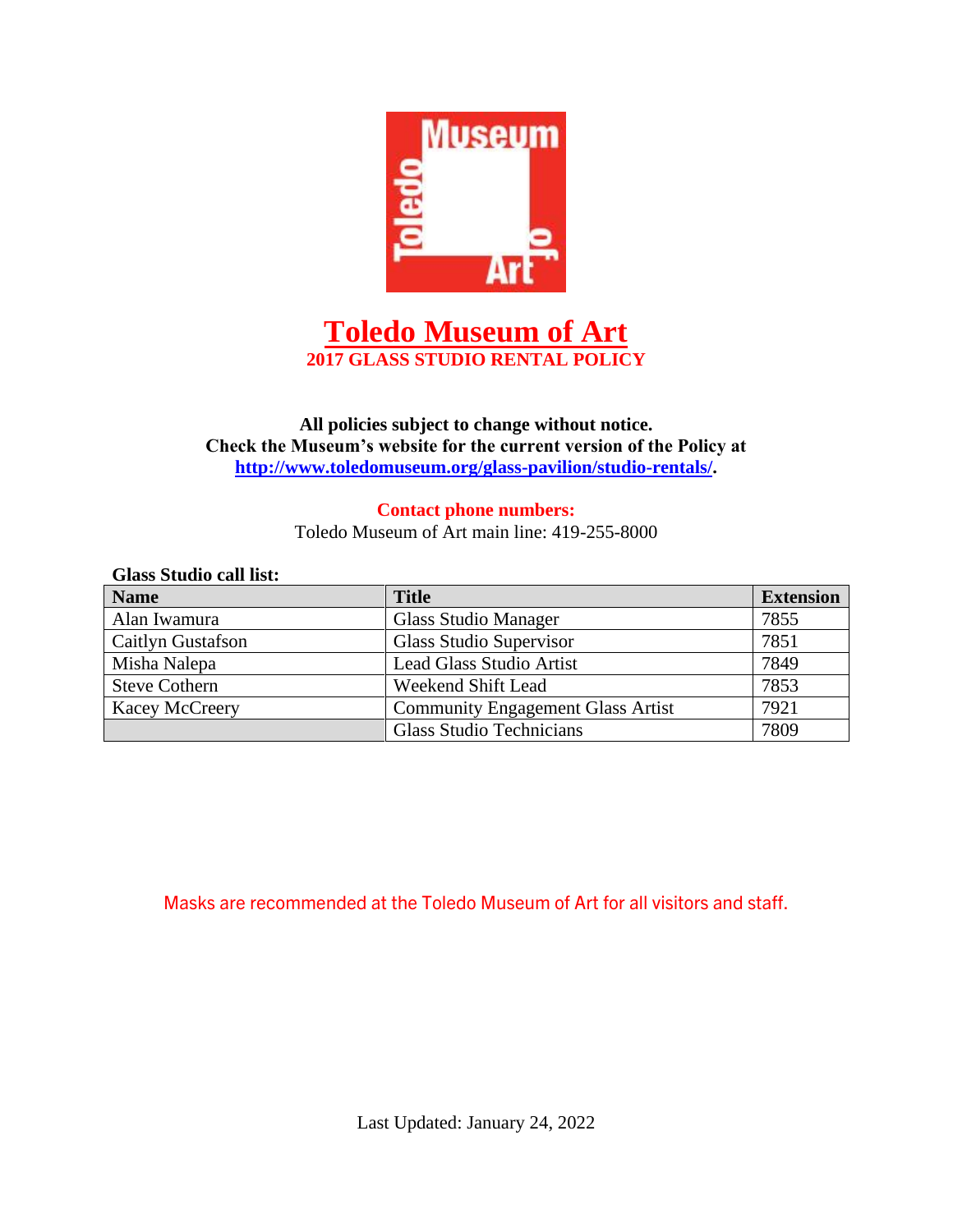#### **Hot Shop Studio Rental Hours**

(Monday: 6 p.m.-9 p.m.) (Tuesday-Friday: 10 a.m.–1 p.m., 2 p.m.–5 p.m. and 6 p.m.-9 p.m.) (Saturday and Sunday: 10 a.m.–1 p.m. and 2 p.m.-5 p.m.)

#### **Cold Shop Rental Hours:**

(Wednesday-Friday: 10 a.m.–8 p.m.) (Saturday and Sunday: 10 a.m.–1 p.m., 2 p.m.-5 p.m.)

#### **Flat Glass:**

(Wednesday-Friday: 10 a.m.–5 p.m.) (Saturday and Sunday: 10 a.m.–1 p.m. and 2 p.m.-5 p.m.)

### **Kiln Shop:**

(Wednesday-Friday: 10 a.m.–5 p.m.) (Saturday and Sunday: 10 a.m.–1 p.m. and 2 p.m.-5 p.m.)

#### **Mold Shop:**

(Wednesday-Friday: 10 a.m.–5 p.m.) (Saturday and Sunday: 10 a.m.–1 p.m. and 2 p.m.-5 p.m.)

#### **Flame/ Neon:**

(Monday: 6 p.m.- 9 p.m.) (Tuesday-Friday: 10 a.m.–9 p.m.) (Saturday and Sunday: 10 a.m.–1 p.m. and 2 p.m.-5 p.m.)

#### **Studio Rental Scheduling Hours:**

For Assistance with online booking or Kiln Studio Rentals call Caitlyn Gustafson, Studio Supervisor Tuesday-Thursday 2pm to 5pm. Extension 7851 *(No rental scheduling after 4pm on Friday or anytime during the weekend.)*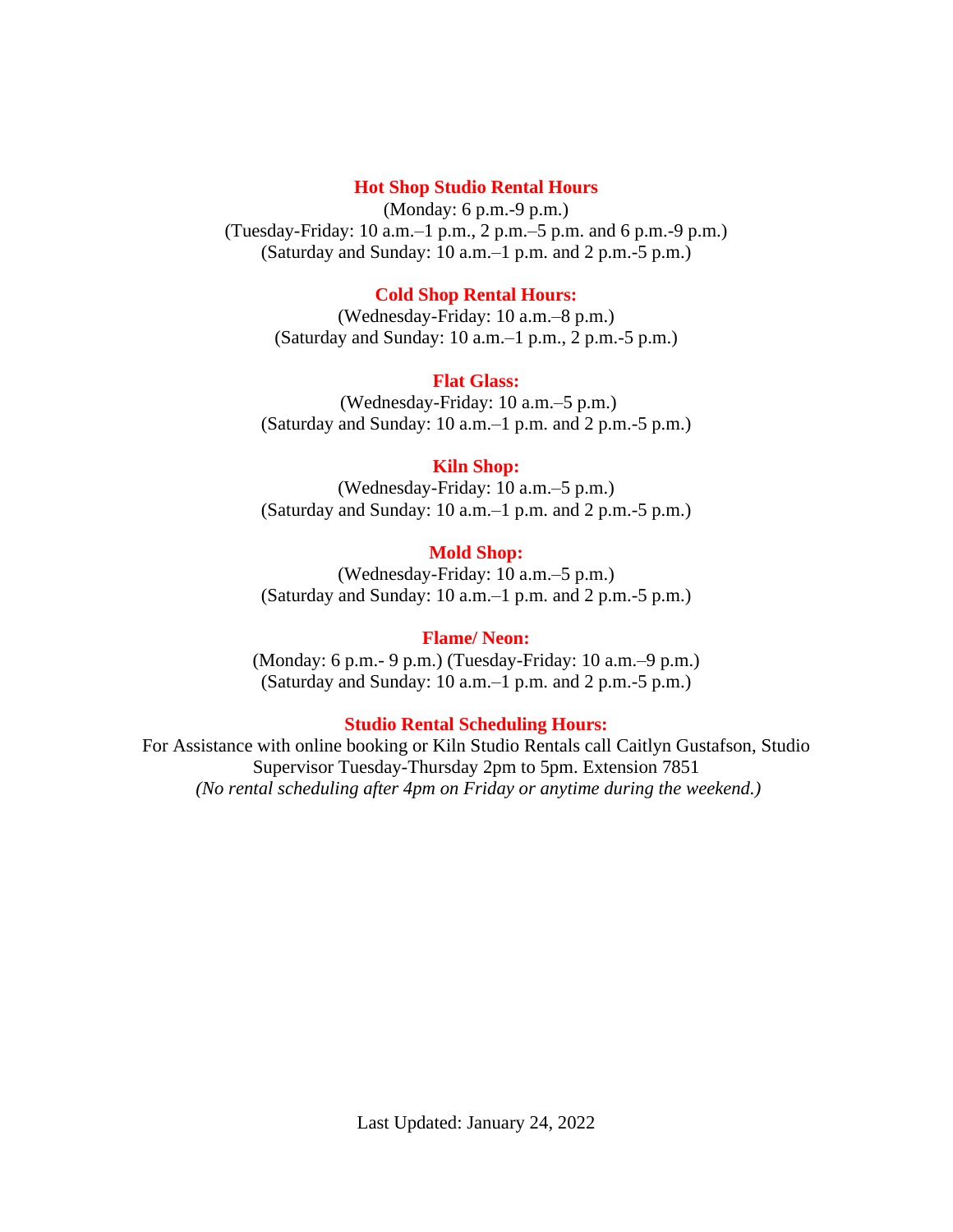## **Eligibility**

New renters in the glass studios must first receive permission from glass studio management to work in the Toledo Museum of Art Glass Studios. Permission can be obtained either with reference from a TMA glass instructor, or by arranging a brief interview with a studio manager. This interview process and a brief studio orientation are required in order to familiarize new renters with studio facilities, safety practices and guidelines. This also establishes participation as a responsible member of the studio rental community.

The primary renter who will be using the studio facility must be the name used to secure the spot on the schedule. If you are purchasing time for someone else, this intention must be made clear at the time of scheduling. The primary renter scheduled to use the facility must fulfill eligibility requirements to use the studio (see eligibility section)

### **During studio rental time the primary renter is allowed to bring in additional people to assist or observe only. For supplemental instruction, call Caitlyn Gustafson to schedule personal training sessions. Any personal training or instruction must be scheduled through the Glass Studio Supervisor.**

| <b>Studio</b> | <b>Additional allowed</b> |
|---------------|---------------------------|
| Hot shop      |                           |
| Cold shop     |                           |
| Flameworking  |                           |
| Casting area  |                           |

### **Payment**

- Payment can be made using, MasterCard/VISA/Discover/American Express, TMA gift card, or personal check. **NO CASH OR MONEY ORDER.**
- Studio rental time is granted on a first come, first serve basis. **Advance payment is required for Hot Shop blow slots, Cold Shop Packages and Kiln/Casting Rental.**
- Participants may not rent or utilize any glass studio if they have an outstanding fee due for past studio rental engagements. If participants are found utilizing studio time with outstanding fees due, they will be asked to leave and may return upon confirmation that the outstanding rental fees are paid.
- Studio participants who regularly carry an outstanding fee will be asked to prepay for all studio services. Walk in and tool add on options will not be permitted at this level of rental engagement.
- Renters who schedule multiple slots of studio time are required to pay in advance for all slots in order to reserve them on the schedule.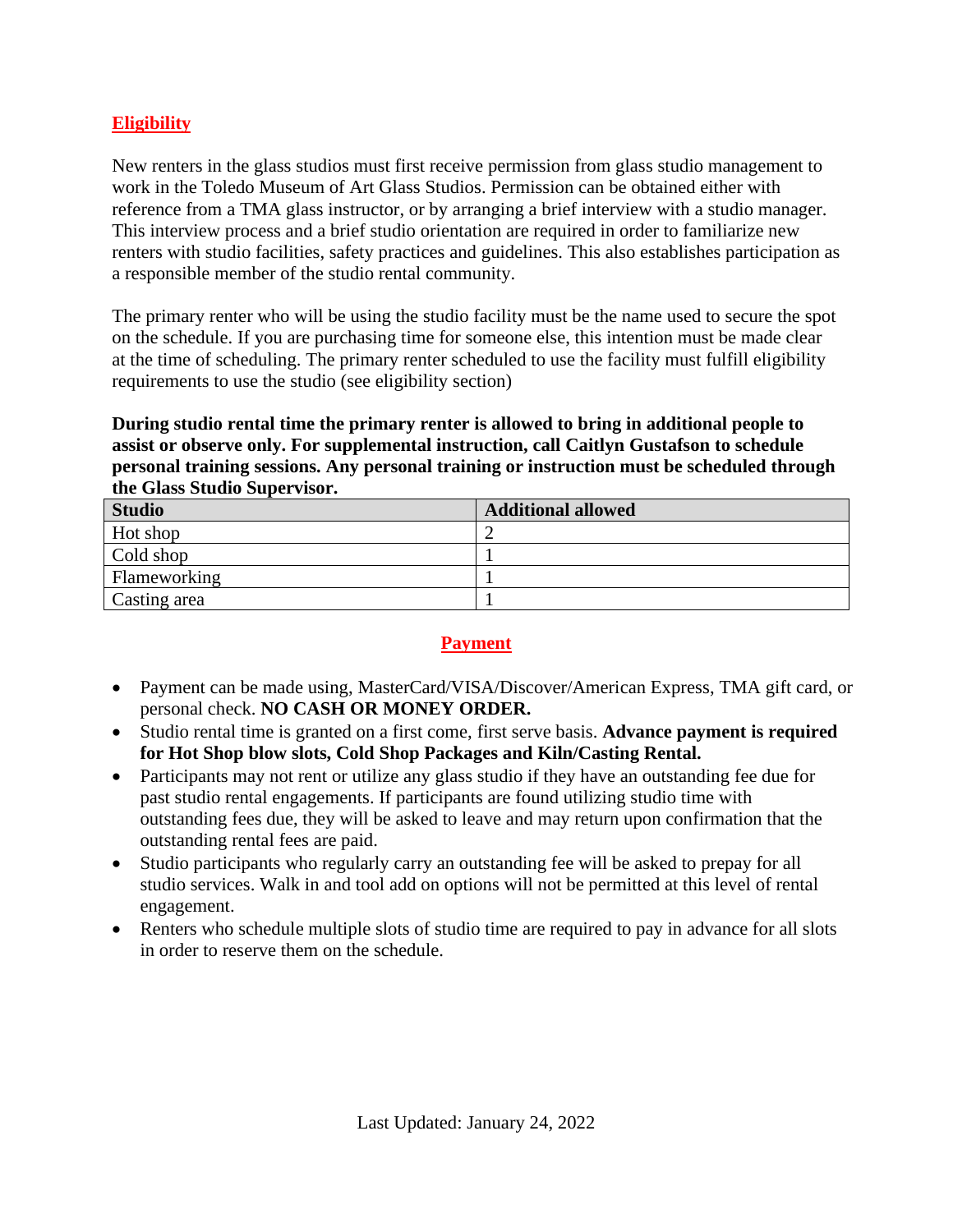## **Rescheduling/Cancellation Policy**

- Rescheduling of studio time must occur by 4pm the day before the scheduled rental time, and by 4pm Friday for any weekend rescheduling.
- For rescheduling call the Glass Studio Supervisor at extension 7851.
- To cancel rental time on the weekends, call the Studio Tech at extension 7809 or the Weekend Studio Shift Lead at extension 7853.

## **Any rescheduled/cancelled studio time must be rescheduled within two weeks of the date of cancellation**.

- Failure to do so will result in a forfeiture of rental fees, after which these fees can no longer be deferred to future rental time.
- In the case of cancellation, renters who reserve multiple slots of time in the studio will receive a full refund up to 30 days in advance of scheduled time. If a cancellation occurs after that point, an administrative fee of \$20 per blow slot will be assessed.
- For participants in good standing, additional fees will be billed and can be resolved before or at the time of scheduling the next studio rental.

*Hot Shop Rental only:*

- **Failure to show up for a scheduled Hot Shop blow slot without notification will result in forfeiture of all rental fees.**
- If a renter has not arrived to work within 30 minutes of the start of their scheduled hot shop time, the glory hole will be shut down. The glory hole can be re-lit upon arrival of the renter up to one hour before the end of the scheduled time. **Full rental fees will still apply.**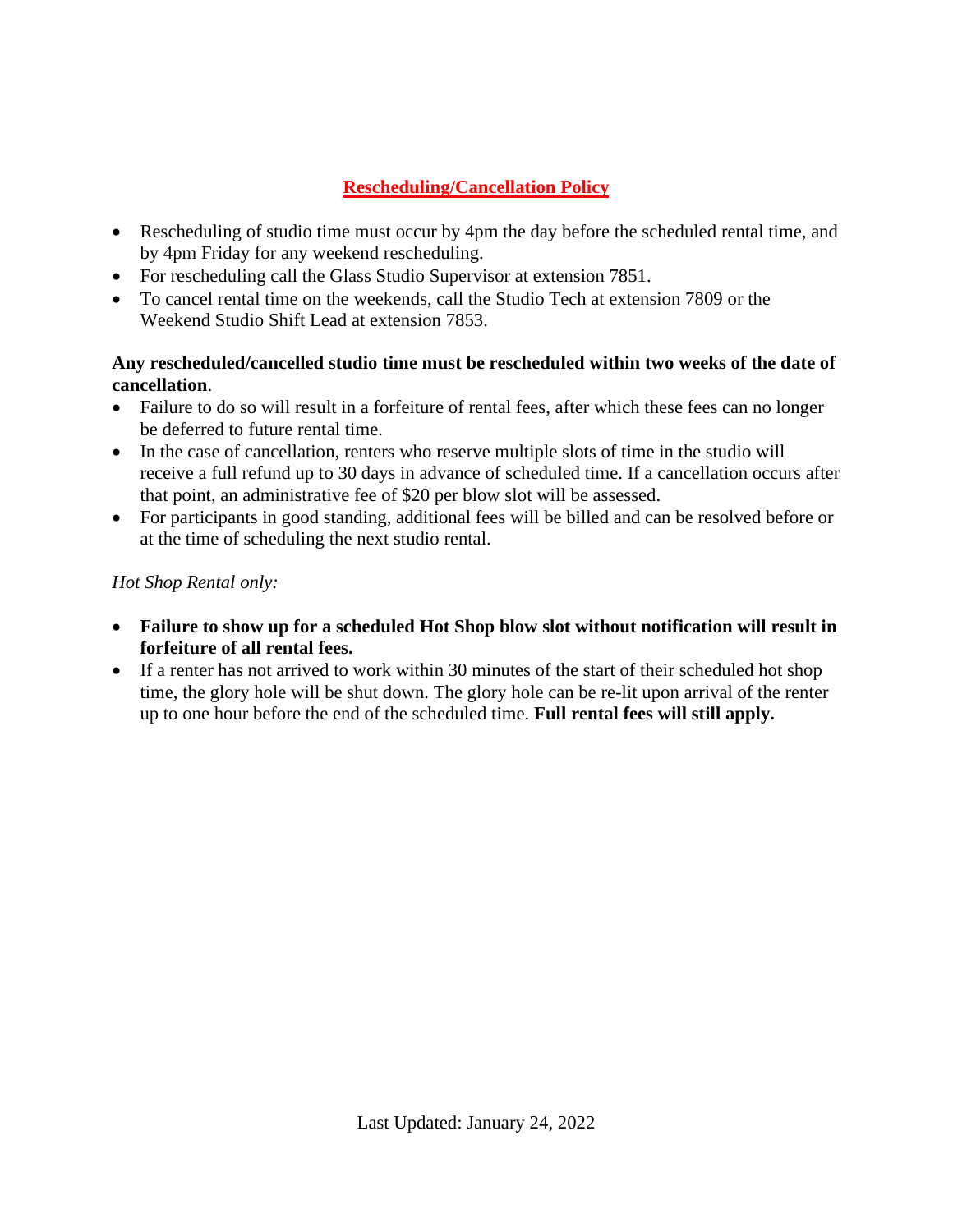## **Studio Equipment List**

## **Hot Shop**

| #              | Equipment                                                                            |
|----------------|--------------------------------------------------------------------------------------|
| $\overline{2}$ | 16-inch diameter reheating chambers 32 inches deep, two sets of doors.               |
|                | 26-inch diameter reheating chamber 44 inches deep, three sets of doors.              |
|                | 13 x 13 x 13-inch color boxes, programmable                                          |
|                | 58 x 24 x 29-inch front loading annealers (A1 and A3)                                |
|                | 58 x 24 x 24-inch front loading annealer (A2)                                        |
|                | $60 \times 27 \times 21$ -linch coffin lid, top loading annealer (A4)                |
|                | Garage with 3 arched openings, each 9 x 9-inches. Approx 30x17-inches of floor space |

## **Flame Working**

| #  | Equipment                                                |
|----|----------------------------------------------------------|
| 10 | Bethlehem Barracuda torches, 2 burner rings              |
|    | GTT Kobuki 3, 3 burner rings                             |
|    | Chili Pepper annealers, approximately 16 x 6 x3-inches   |
|    | AIM Kilns, front loading, $9 \times 12 \times 9$ -inches |
|    | Paragon, front loading, 22 x 21 x 35-inches              |

## **Cold Shop and Sandblasting**

| #              | Equipment                                                                                  |
|----------------|--------------------------------------------------------------------------------------------|
|                | 24-inch Diamond lap wheel with full range of magnetic discs                                |
| $\overline{2}$ | 30-inch silica carbide grit lap wheels (220, 400 grit)                                     |
|                | 36-inch silica carbide grit lap wheels (80, 100 grit)                                      |
| 3              | Somacha wet belt sanders with 80-inch belts                                                |
|                | Diamond chop saw                                                                           |
|                | Core drill press                                                                           |
| $\overline{2}$ | Denver lathes                                                                              |
|                | Merker lathe                                                                               |
|                | Alpha air/water grinder and grinding booth                                                 |
| $\overline{2}$ | 24-inch reciprolaps                                                                        |
|                | Polishing lathes with cork, horse hair, and felt wheels                                    |
| 3              | Econoline blasting units 36 x 24 x 22-inches (1 w/ pressure pot $\&$ interchangeable blast |
|                | nozzles)                                                                                   |
|                | Scatblast blasting unit 58 x 28 x 34-inches                                                |

## **Casting and Flat Glass Kilns**

| Equipment                                               |
|---------------------------------------------------------|
| $\frac{1}{29}$ x 26 x 27-inch casting kilns             |
| $44 \times 31 \times 31$ -inch casting kilns            |
| $60 \times 40 \times 8$ -inch BVD slumping/fusing kilns |
| $\vert$ 41 x 27 x 7 Denver slumping/fusing kilns        |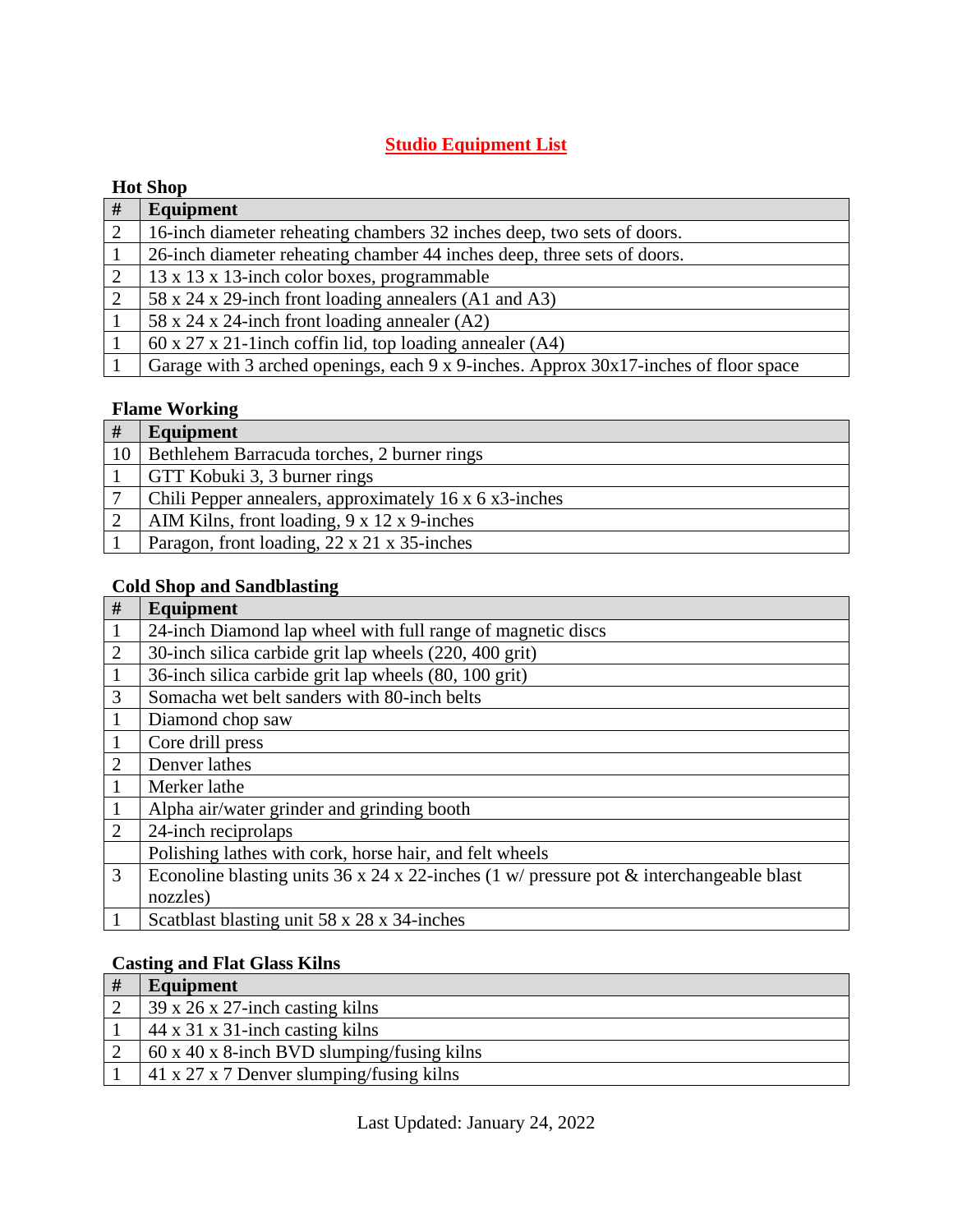## **Hot Shop Rental**

| <b>Offering</b>                  | # available                    | Member*  | NonMember* |
|----------------------------------|--------------------------------|----------|------------|
| $\vert$ 16" reheat chamber (3hr) |                                | \$95.00  | \$115.00   |
| $\vert$ 26" reheat chamber (3hr) |                                | \$105.00 | \$125.00   |
| Hot casting                      | Contact management for details |          |            |

*\*Museum membership status will be verified at time of scheduling. Membership can also be purchased at that time.*

Buy ten (10) three (3) hour sessions at once, and receive one (1) three (3) hour session at no charge. **All sessions must be scheduled at the time of purchase.**

### **Extra Time**

If a renter finds that they require extra time at the end of their blow slot, AND no one has rented the next blow slot then additional hot shop time can be added on at the rate of \$30 per hour. **Renters must clear the usage of extra time with the Studio Tech on duty or else they will be subject to the regular time overage rate of \$12 per 5 min.** Extra time will be billed to the renter and can be resolved before or at the time of scheduling the next studio rental.

### **Basic Hot Shop Rental Includes:**

- One (1) glory hole and one (1) gaffer bench.
- Use of hot shop pipes, punties, basic shop hand tools (premium hand tool sets will be available at additional cost).
- Compressed air with air gun.
- Knock off table w/torch for fire polishing only.
- Use of color oven, pipe cooler and pipe warmer.
- Up to half of one annealer using regular annealing schedule.
- Up to 30lbs clear furnace glass.
- Use of blocks and shop paddles.

The following items are also available at no additional cost on a first come first serve basis:

- vacuum table
- cane marver
- optic molds
- cane pulling
- "tracks"
- gathering balls
- ladles
- pastorale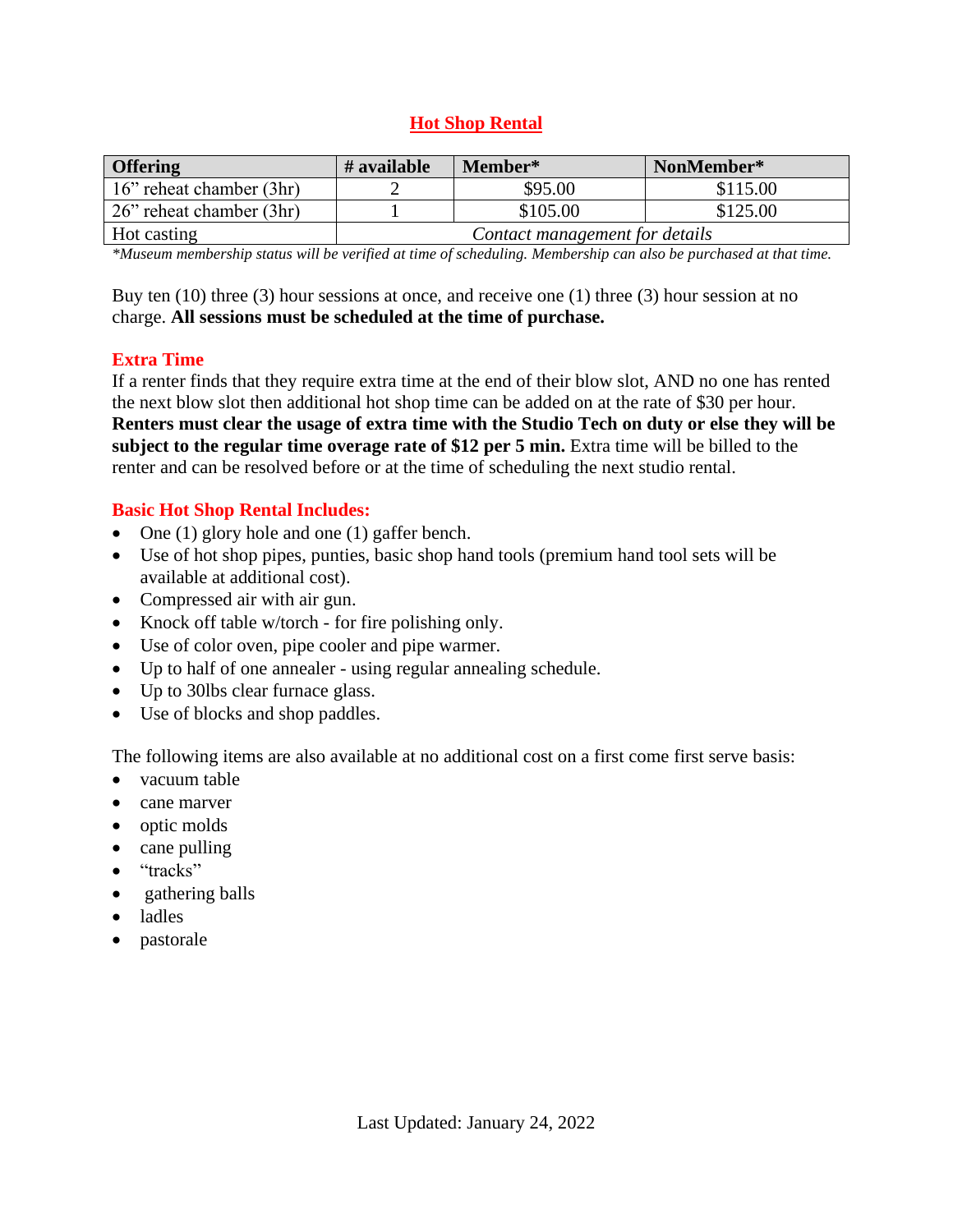## **Hot Shop Rental Continued**

The following extras should be purchased at the time of scheduling but can also be added at the time of your rental.

| <b>Extra</b>                                           | Cost (for 3 hours or less) |
|--------------------------------------------------------|----------------------------|
| Garage                                                 | \$12.00                    |
| Premium glassblowing hand tools                        | \$12.00                    |
| Propane Hand torch (aka bench burner/fluffy torch)     | \$12.00                    |
| Multi-mix $8 \times 8$ oxy/propane torch               | \$12.00                    |
| Small ranger oxy/propane torch                         | \$12.00                    |
| Top loading annealer (must reserve at time of booking) | \$45.00                    |
| Additional kiln space (per $\frac{1}{4}$ kiln)         | \$20.00                    |
| Kevlar Sleeves for purchase*                           | \$20.00                    |

*\*The studio will not be liable for lost or damaged sleeves once the purchase is made. The Studio maintains a supply of used communal sleeves and these will be made available to any renter, student, or other studio participant for use at their own risk.*

| <b>Extended Annealing Cycles</b> | Cost       |
|----------------------------------|------------|
| Standard 915 (16-19 hours)       | Included   |
| Standard 935 (16-19 hours)       | Included   |
| Robin 935 (20-23 hours)          | \$12.00    |
| 1" Fibonacci (24-27 hours)       | \$22.00    |
| 2" Fibonacci (28-31 hours)       | \$42.00    |
| 3" Fibonacci (37.5-40.5 hours)   | \$52.00    |
| Per additional 1" Fibonacci      | $+\$12.00$ |

*Core studio staff (Management Team, and Studio Techs) is exempt from charges associated with the use of "Extras" and may use those items free of charge and within reasonable use.*

### **Pick-up Policy**

Allow two business days minimum after your rental for any work to be picked up if using a standard annealing cycle. If you are using an extended annealing cycle please allow for additional business days. **The Museum is not responsible for any broken work discovered upon the loading process.** Any questions or discrepancies of work must be documented and management must be notified before it is taken from the studios.

### **NOT included**

Use of the furnace and/or empty gaffer's benches as an additional free workstation during a rental period is prohibited. If an additional work station is needed, another standard rental arrangement must be made.

**Inclusion Policy –** Cremains are not allowed in the any glass studio.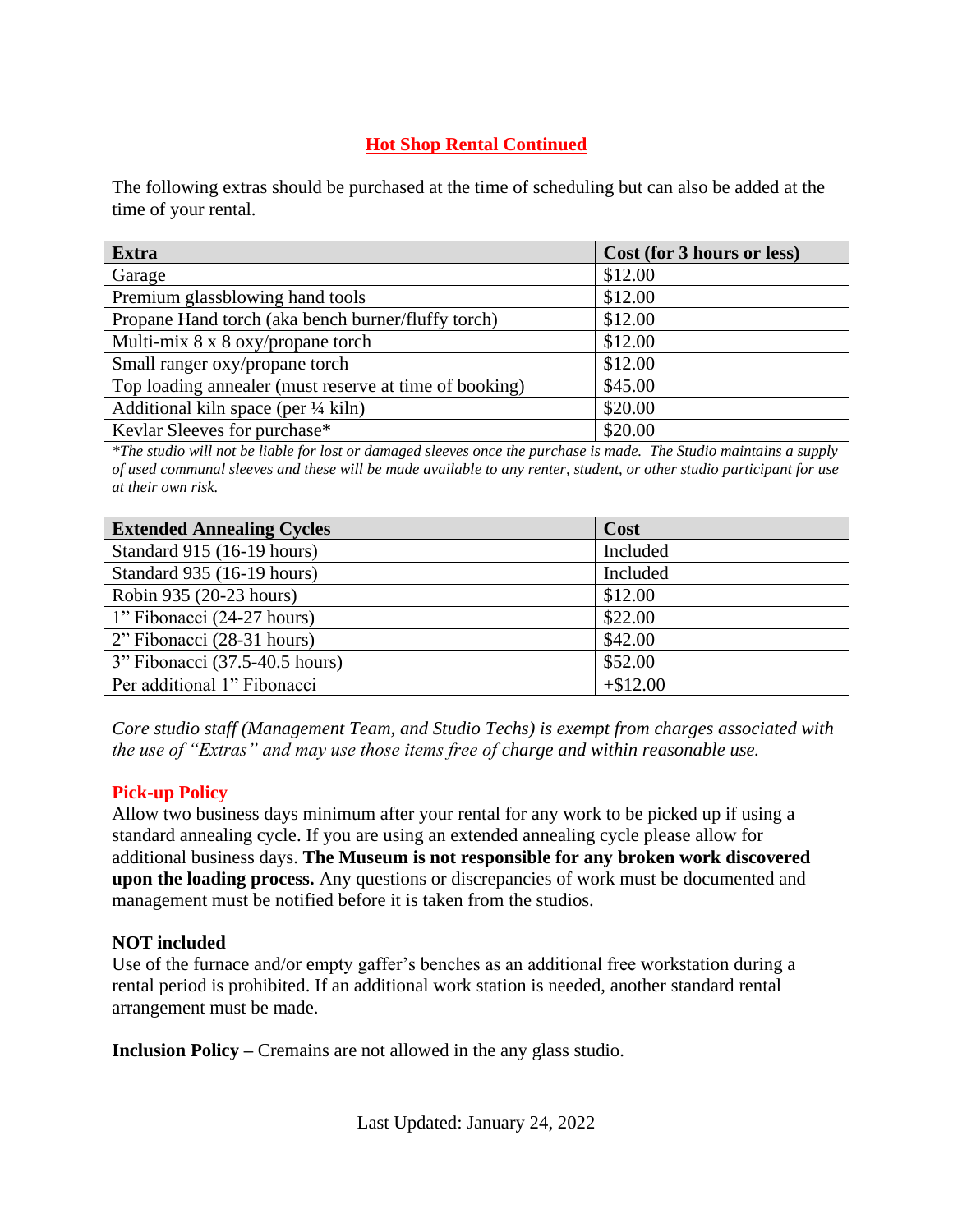## **Hot Shop Rental Continued**

### **Rental of Hotshop 1**

Studio employees who currently participate in public demonstrations may rent Hotshop 1 if Hotshop 2 is full (two or more scheduled renters) during open or closed museum times as long as there are no other programs occurring in that space at the same time.

#### **Penalty Charges**

| <b>Penalty</b>                                     | Cost                                       |
|----------------------------------------------------|--------------------------------------------|
| *Clean Up                                          | \$15.00                                    |
| Running Over (every 5 minutes over scheduled time) | $\frac{1}{2}$ \$10.00 (per each 5 minutes) |
| Glass Overage (over 30 lbs. allowed glass used)    | $$3.00$ per lb.                            |

*\*A charge will be applied if clean up is not satisfactory.*

*The last 5-10 minutes of scheduled time should be set aside for clean up. Clean up consists of:* 

- o *dumping trim pan into cullet bucket*
- o *cleaning off gaffer bench and tool deck*
- o *sweep around work area and under bench*
- o *return pipes, punties and tools that have been used to their proper place*
- o *sign in any tools that have been signed out (see extras)*
- o *remove any personal effects that have been brought into the studio*
- o *When cleaning up it is advisable to check out with a tech before leaving.*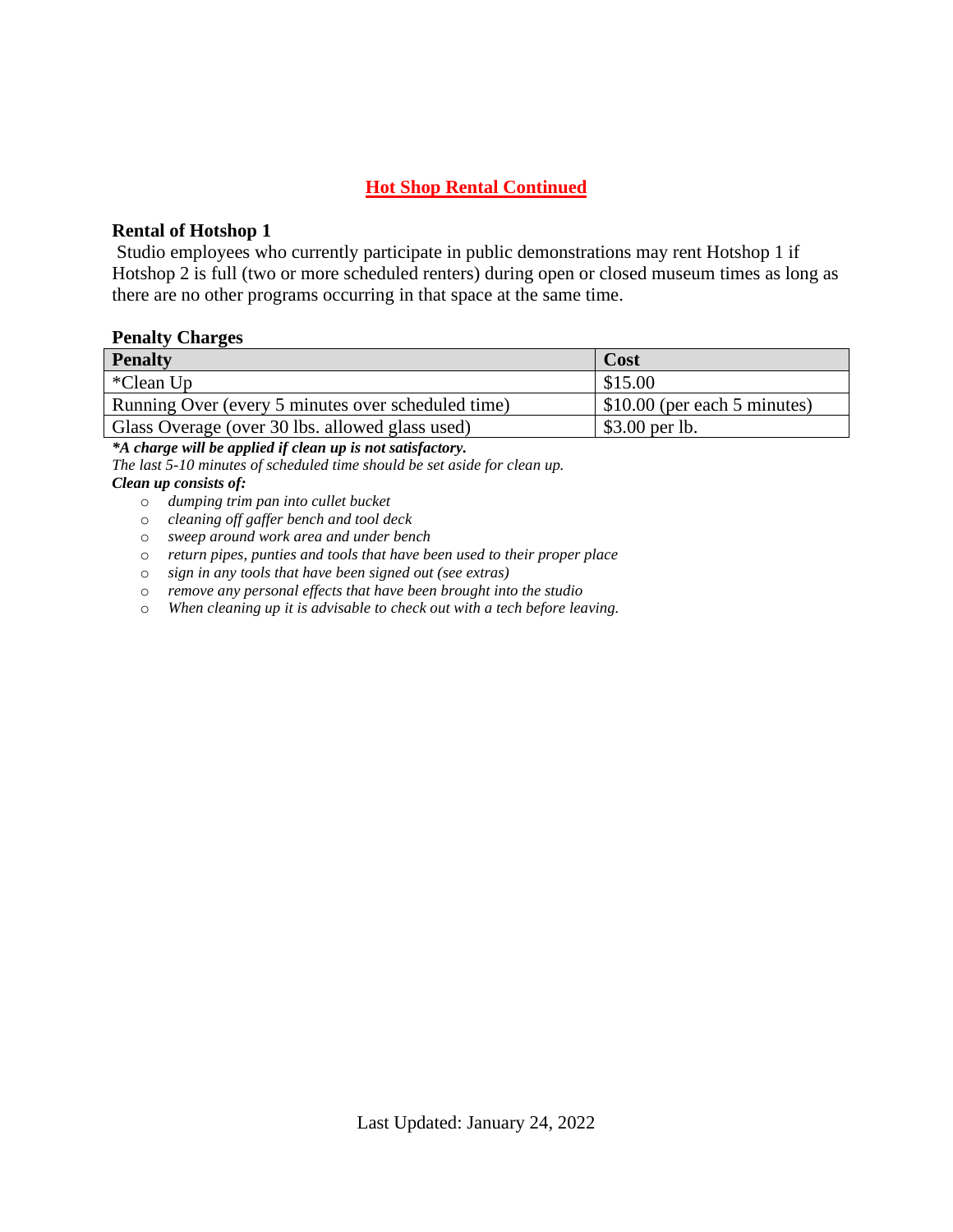## **Cold Shop Rental (including Sandblasting Studio)**

## **Eligibility**

No one is permitted to access the cold shop or use any cold working equipment without first receiving authorization from studio staff. To book your package now, contact Education & Engagement Coordinator, Abby Carlson at ext. 7334.

| <b>Offering</b>     | Cost     |
|---------------------|----------|
| One hour (or less)  | \$15.00  |
| One month package   | \$65.00  |
| One quarter package | \$155.00 |
| One year package    | \$510.00 |

Payment for Packages is due at the time of scheduling. **Packages are limited to 30 hours maximum each month.**

### **Using the cold shop**

- **All cold shop renters must be signed in on the cold shop log by a Studio Tech before using the cold shop and signed out by a Studio Tech after using the cold shop. If no Studio Tech is available, renters should look for a member of the Studio Management Team. There will be a \$10 fee for not being signed in and/or out each time.**
- Cold shop time can be rented on a "walk in" basis if there is available space. Cold shop fees will be added to your rental balance and can be resolved before or at the time of scheduling your next studio rental. Walk in rental is always subject to availability.
- Preference will always be given to renters who have reserved time on the schedule over walk-ins.

### **Renter responsibilities**

- The cold shop has many specialized pieces of equipment that can be dangerous if improperly used and can easily be damaged. If a renter is unsure about how to use a certain piece of equipment, they should ask a Studio Tech or a Manager for help.
- Renters are encouraged to attend a regularly scheduled cold shop class to orient them on the proper and safe use of the cold shop machinery. This class is offered free of charge. To sign up for this class call Steve Cothern at extension 7853. Steve Cothern is also available go over specific needs and inquiries.
- Renters are not to grant access to anyone who has not been authorized by museum staff.
- Renters are responsible for any damage that occurs to equipment due to improper or
- un-authorized use.
- If a renter damages a piece of machinery, is injured, is found to be using any cold shop tools improperly, or in a dangerous way, they will be required to take the cold shop orientation class before they are able to rent cold shop time again.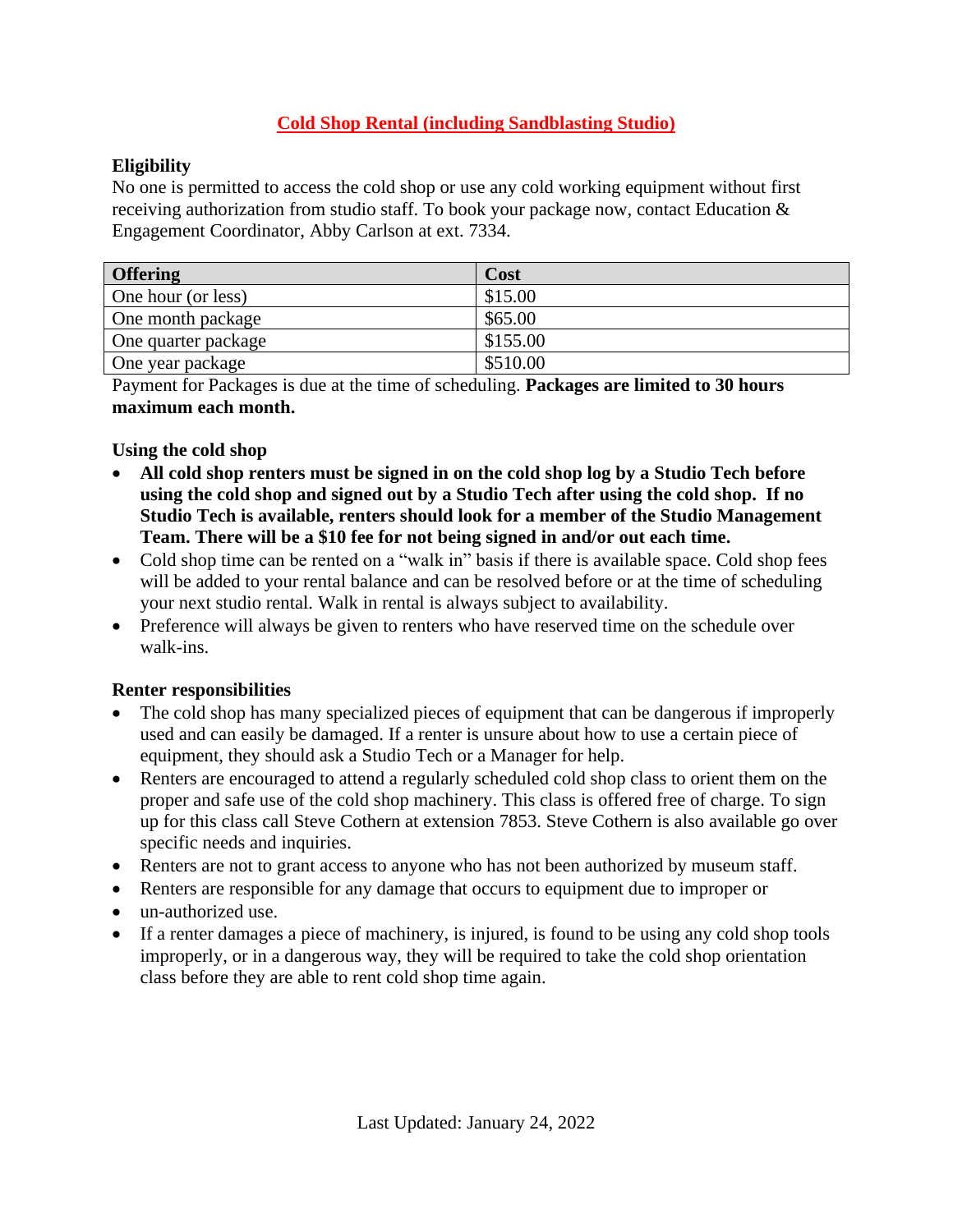## **Cold Shop Rental (including Sandblasting Studio) Continued**

### **Sandblasting**

Those using the sandblasting area are expected to have common studio knowledge about the use and operation of the equipment. While an excellent filtration and exhaust system is in place, any person wishing to use the sandblasting equipment is required to wear an N95 particulate respirator.

#### **Penalty Charges**

| <b>Penalty</b>                   | $\sim$<br><b>Cost</b> |
|----------------------------------|-----------------------|
| $*$ $C1$<br>$ -$<br>Jp.<br>Clean | \$15.00               |

*\*A charge will be applied if clean up is not satisfactory.*

*Clean up consists of:* 

- o *Allow appropriate wet tools to spin dry.*
- o *Return any tools, disks, wheels, belts etc. to proper storage places.*
- o *Remove debris, glass dust, tape, etc. from work area and wipe down any surfaces (counter/table tops).*
- o *Clean off any machinery used, removing cut offs, glass debris, etc.*
- o *Remove any personal effects brought into the studio during rental time.*
- o *Do not let debris/dust accumulate, clean as you work*
- o *Follow posted instruction signs requiring specific PPE*
- o *ACCEPTABLE methods of cleaning include WET methods i.e mopping, using a wet cloth or paper towel*
- o *UNACCEPTABLE methods of cleaning include sweeping, vacuuming without a HEPA vacuum, or compressed air*
- o *When using materials containing silica proper PPE needs to be worn and cleaned after use*
- o *Close all containers containing hazardous materials and place them in their proper storage location*
- o *After all equipment has been cleaned and/or spun dry place them back in their proper storage location*
- o *Check in with the Glass Studio Technician on duty to confirm all procedures have been followed before leaving*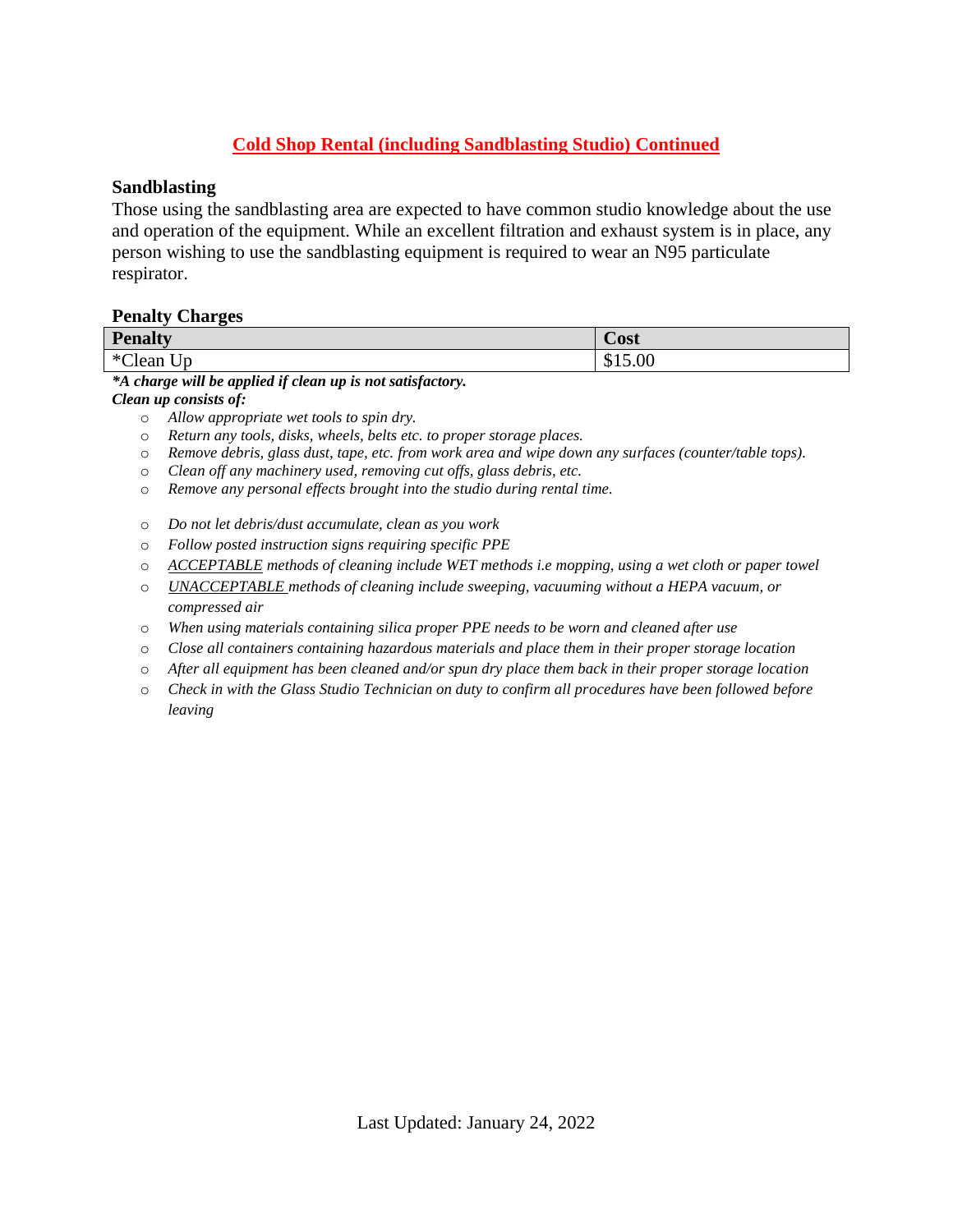## **Wax and Mold Rooms**

Any Qualified Renter, in good standing, may use the Wax Room and Mold Room for mold preparation activities. Rental includes: use of the Wax and Mold Rooms. Please call Glass Studio Supervisor, Caitlyn Gustafson at ext. 7851 to book.

| <b>Offering</b>     | Cost     |
|---------------------|----------|
| One hour (or less)  | \$15.00  |
| One month package   | \$65.00  |
| One quarter package | \$155.00 |
| One year package    | \$510.00 |

Payment is due at the time of scheduling. **Packages are limited to 30 hours maximum each month.**

| <b>Mold Prep Rates and Rules</b> |         |  |
|----------------------------------|---------|--|
| <b>Offering</b>                  | Cost    |  |
| One time wax steam-out fee       | \$10.00 |  |

| Extra                   | Cost    |
|-------------------------|---------|
| Wax                     | \$12.00 |
| Plaster                 | \$12.00 |
| Silica                  | \$12.00 |
| Wax steam-out equipment | \$12.00 |

## **Renter Responsibilities**

- It is the responsibility of the renter to examine and ensure that all materials (wax, plaster and silica) are of appropriate quality and quantity before beginning the mold making process.
- Wax steam-out time will not be counted towards the number of hours the space is rented for.
- Renter must be present during wax steam-out to ensure the safety of the mold and the equipment. Any molds left on a wax steam-out without renter supervision will be turned off and left as is. The TMA Glass Studio is not responsible for any negative effects this may have on the mold making process or the mold itself.
- **Renters are welcome to bring their own supplies, clearly marked with their name and use them in our rented space.** The TMA Glass Studio is not responsible for lost or stolen mold making materials, and storing them in the studio is at the renters own risk and at the discretion of studio management. **The TMA Glass Studio is also not responsible or liable for damaged molds; it is the responsibility of the renter to pay the additional fees if more than one mold needs to be made.**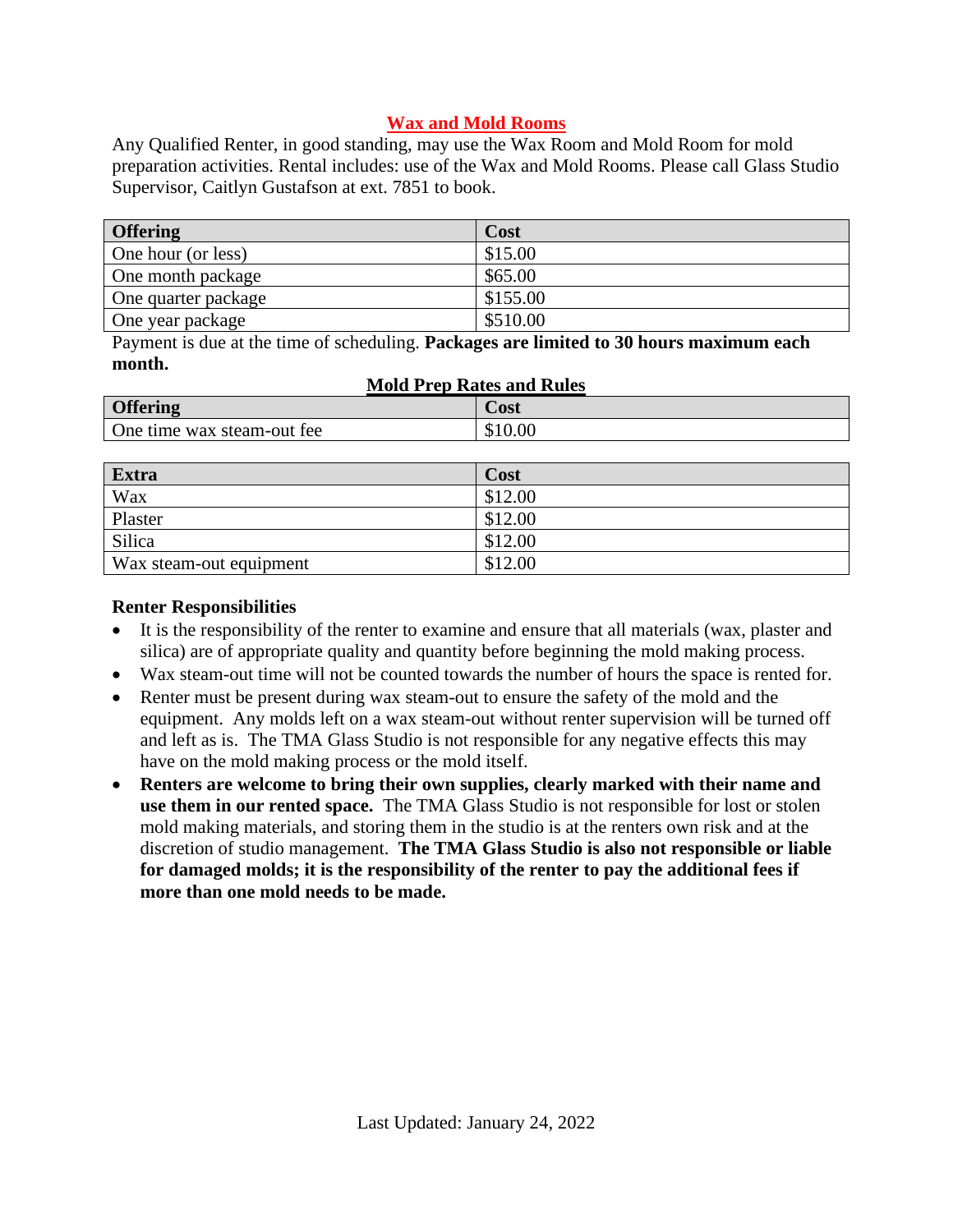### **Wax and Mold Rooms**

#### Penalty Charges

| <b>Penalty</b>                                     | Cost                                       |
|----------------------------------------------------|--------------------------------------------|
| *Clean Up                                          | \$15.00                                    |
| Running Over (every 5 minutes over scheduled time) | $\frac{1}{2}$ \$10.00 (per each 5 minutes) |

#### *\*A charge will be applied if clean up is not satisfactory.*

*The last 5-10 minutes of scheduled time should be set aside for clean up.*

#### *Clean up consists of:*

- o *Removal of all non-TMA Studio materials and tools*
- o *Cleaning off the table and floor in your work area*
- o *Return everything to its proper place*
- o *Do not let debris/dust accumulate, clean as you work*
- o *Follow posted instruction signs requiring specific PPE*
- o *ACCEPTABLE methods of cleaning include WET methods i.e mopping, using a wet cloth or paper towel*
- o *UNACCEPTABLE methods of cleaning include sweeping, vacuuming without a HEPA vacuum, or compressed air*
- o *When using materials containing silica proper PPE needs to be worn and cleaned after use*
- o *Close all containers containing hazardous materials and place them in their proper storage location*
- o *After all equipment has been cleaned and/or spun dry place them back in their proper storage location*
- o *Check in with the Glass Studio Technician on duty to confirm all procedures have been followed before leaving*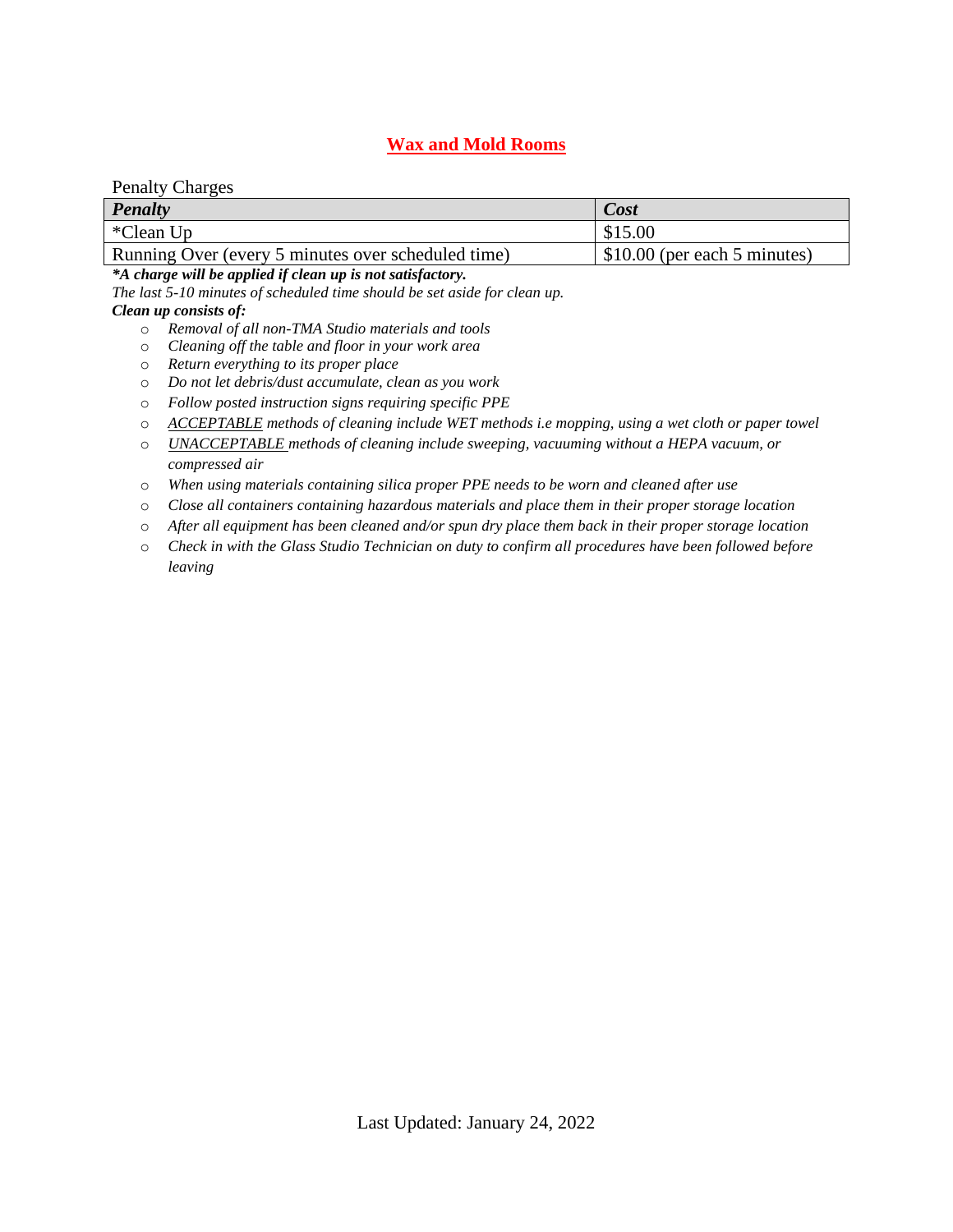## **Flame Working Rental**

Flame Working rental inquiries are available online via the Toledo Museum of Art Website. Interested parties are also welcome to contact the Glass Studio Supervisor at extension 7851

| <b>Offering</b>            | Member* | NonMember*  |
|----------------------------|---------|-------------|
| Forch (3hr)<br>Individual' | ሐ ~ ^   | - -<br>0.00 |

*\*Museum membership status will be verified at time of scheduling. Membership can also be purchased at this time*.

### **Basic Flame Working Rental Includes**

- Use of one torch and the consumable gases that go with it.
- The use of one annealer suitable for the type of work being done.
- Special needs will have to be arranged for by the renter ahead of time. All reasonable attempts to accommodate will be made.

### **Not Included**

• Renters will be responsible for supplying their own glass, tools, and mandrels.

#### **Penalty Charges**

| <b>Penalty</b>                                     | Cost                                       |
|----------------------------------------------------|--------------------------------------------|
| *Clean Up                                          | \$15.00                                    |
| Running Over (every 5 minutes over scheduled time) | $\frac{1}{2}$ \$10.00 (per each 5 minutes) |

*\*A charge will be applied if clean up is not satisfactory.*

*The last 5-10 minutes of scheduled time should be set aside for clean up. Clean up consists of:* 

- o *Removal of all non-TMA Studio materials and tools*
- o *Cleaning off the table and floor in your work area*
- o *Return everything to its proper place*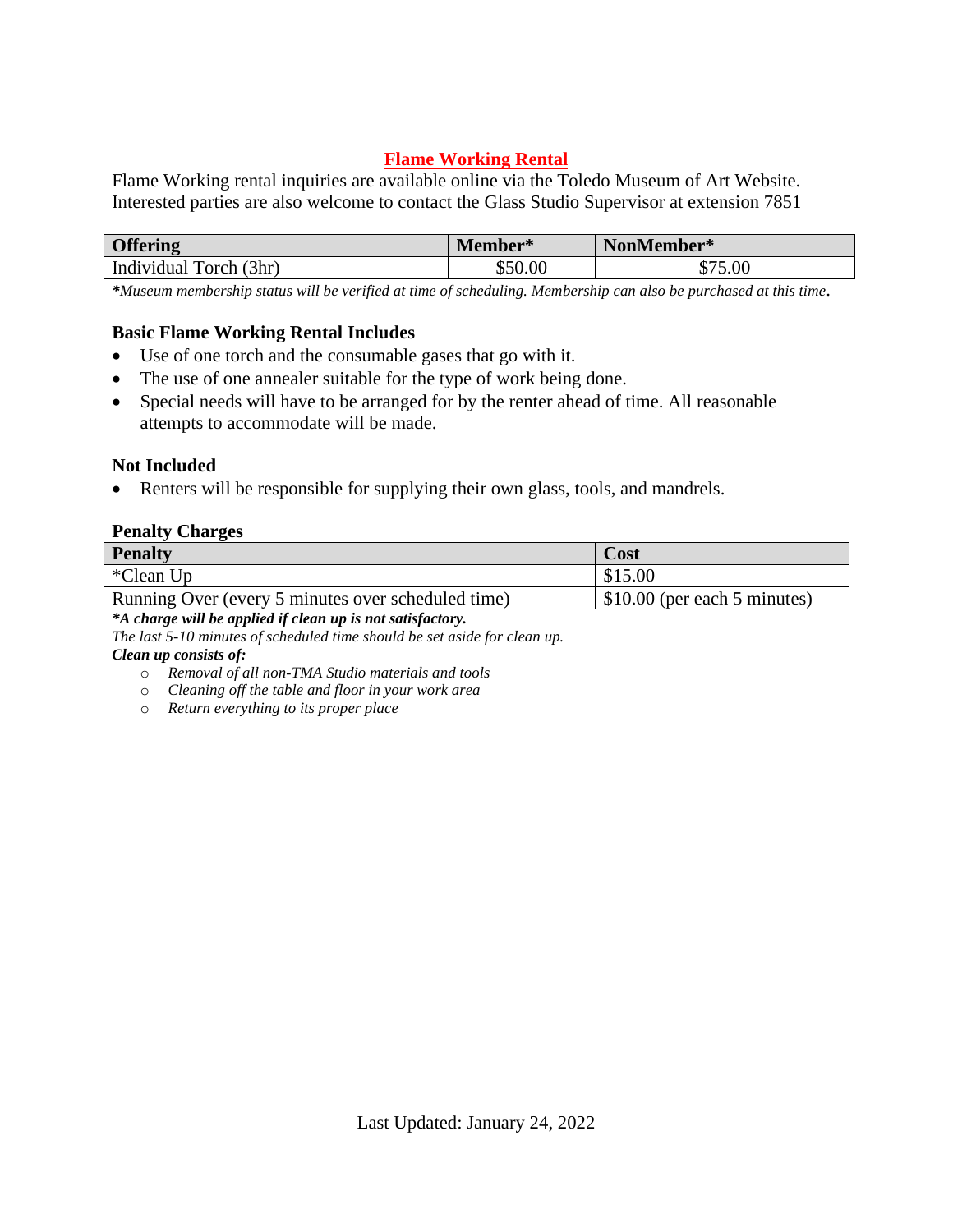## **Kiln Rental**

Kiln rental inquiries should be made with Glass Studio Supervisor at extension 7851

### **Kiln Rental Requirements**

Renters wishing to use the kilns for personal projects must provide proof that they are appropriately experienced with casting, slumping, fusing, kiln usage, mold making, and any other factors that may be a consideration for their project. Renters should also provide proof of instruction or competency in the given area.

## **Renter Expectations:**

- a comprehensive run-down of their plans for kiln use to the studio management for review, including but not limited to:
	- o method to be used
	- o materials
	- o timing/firing schedule
	- o mold prep
	- o kiln loading
- **The renter must be present at critical moments for their kiln use.** The Studio takes no responsibility for the outcome of the project and that we cannot use our employees to monitor/facilitate the project beyond their normal duties.
- Once we have determined that we will be able to meet the needs of the renter, we will proceed to schedule a mutually agreeable time that will not interfere with other kiln rental, classes, or public programs. At this point the renter will be charged for all applicable usage, materials, room/space rental fees.

## **Available Kilns**

\*\*\*Please note: Per day charge on rental constitutes from the program start to clean up and removal of work.

| <b>Offering</b>          | Cost                   |
|--------------------------|------------------------|
| Denver Kiln 41 x 27 x 8" | $$40.00 \text{ p/day}$ |
| .                        |                        |

### **Includes:**

- Includes kiln shelves and other kiln furniture.
- Use of Flat Glass classroom, if available, for set up.

| <b>Offering</b>                                                                       | Cost |
|---------------------------------------------------------------------------------------|------|
| 55 x 36 x 8" BVD Fusing & Slumping Kiln x2   \$55.00 standard 24-hour slump/fuse/tack |      |
|                                                                                       |      |

### **Includes:**

- Includes use of available TMA slumping molds
- Includes use of Primo Primer kiln wash
- Use of Flat Glass classroom, if available, for set up.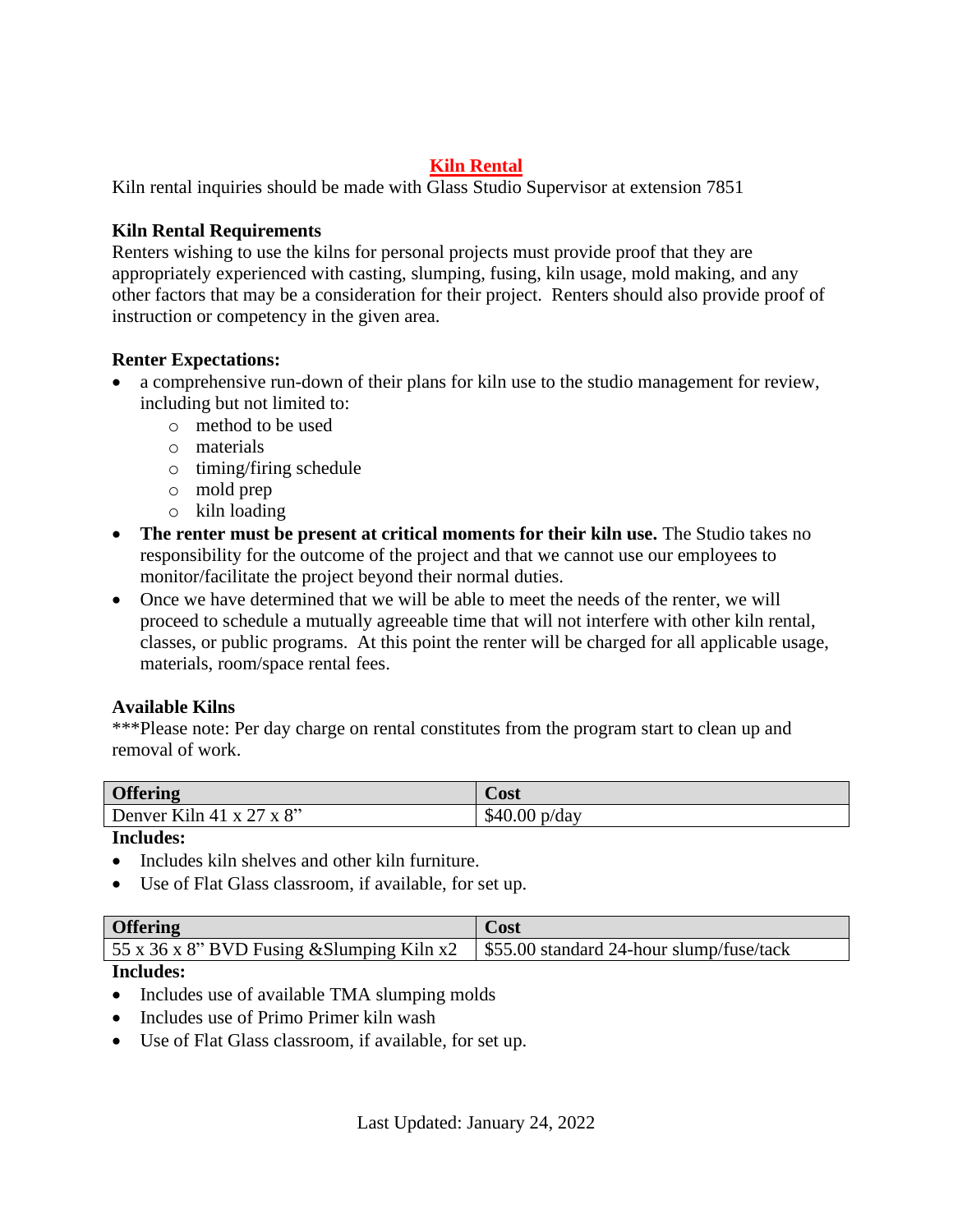## **Kiln Rental Continued**

### **Available Kilns**

\*\*\*Please note: Per day charge on rental constitutes from the program start to clean up and removal of work.

| <b>Offering</b>                                 | Cost                   |
|-------------------------------------------------|------------------------|
| $40 \times 26 \times 28$ " HUB Casting Kilns x3 | $\mu$ p/day<br>\$55.00 |

#### **Includes:**

- Includes kiln shelves, and other kiln furniture.
- Use of Flat Glass classroom, if available, for set up.

• Molds must be steamed-out and free of wax before being fired. No wax burn out is permitted.

| <b>Offering</b>                                      | Cost                                 |
|------------------------------------------------------|--------------------------------------|
| $\frac{1}{2}$ 60 x 27 x 22: HUB Hot-Casting Kiln* x2 | Cost determined by Studio Management |
| *Hot shop top loaders                                |                                      |

*\*Hot shop top loaders*

| <b>Extra</b>    | Cost                                 |
|-----------------|--------------------------------------|
| Kiln I<br>Paper | $\sim$<br>\$6.00<br>toot<br>p/linear |

#### **Penalty Charges**

| <b>Penalty</b>                              | Cost    |
|---------------------------------------------|---------|
| *Clean Up                                   | \$15.00 |
| **Removal of work from kiln by Studio staff | \$55.00 |
| Cancellations/Rescheduling                  | \$10.00 |

*\*A charge will be applied if clean up is not satisfactory.*

*The last 5-10 minutes of scheduled time should be set aside for clean up.*

#### *Clean up consists of:*

- o *Unloading and cleaning out of the kiln*
- o *Returning kiln room to the state it was in when kiln was loaded*
- o *Fired paper must be vacuumed from kilns*
- o *If TMA Studio slump molds are used, molds must be clean and free of fired kiln wash, and returned to proper storage locations.*
- o *Removal of all non-TMA Studio materials and tools*
- o *Cleaning off floor in your work area*
- o *Return everything to its proper place*
- o *Do not let debris/dust accumulate, clean as you work*
- o *Follow posted instruction signs requiring specific PPE*
- o *ACCEPTABLE methods of cleaning include WET methods i.e mopping, using a wet cloth or paper towelto clean foor.*
- o *UNACCEPTABLE methods of cleaning include sweeping, vacuuming without a HEPA vacuum, or compressed air*
- o *When using materials containing silica proper PPE needs to be worn and cleaned after use*
- o *Close all containers containing hazardous materials and place them in their proper storage location*
- o *After all equipment has been cleaned and/or spun dry place them back in their proper storage location*

Last Updated: January 24, 2022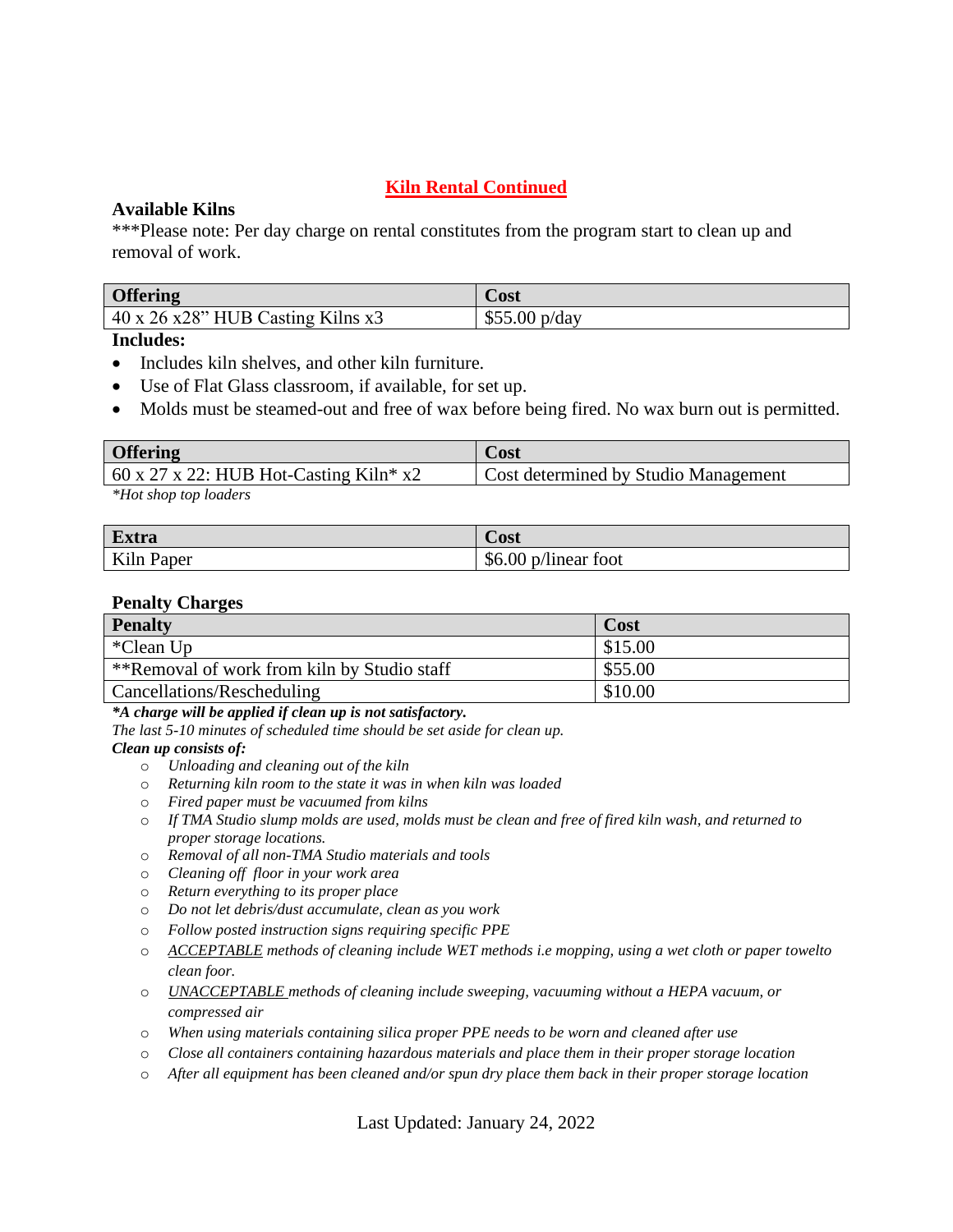o *Check in with the Glass Studio Technician on duty to confirm all procedures have been followed before leaving*

### **Kiln Rental Continued**

\*\* *If a kiln is required for other studio activities and the renter is unable or unwilling to remove their work, studio staff will be required to unload and clean the kiln. (TMA will not be responsible for damages to neglected or abandoned work.)*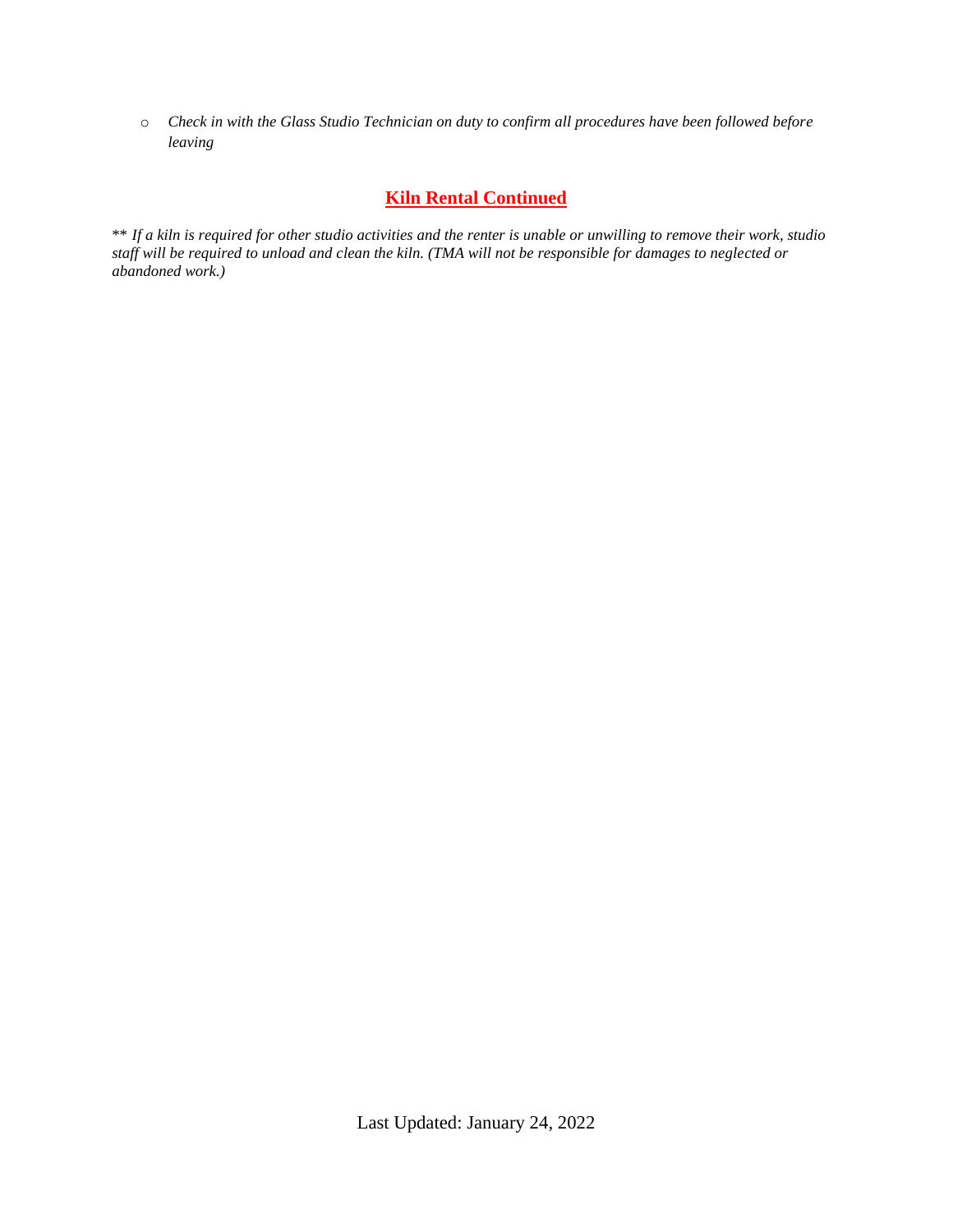## **GP Studio Storage and Locker Rental**

- Lockers are available for rental, see below for details.
- Work removed from annealers by techs is labeled with the date it comes out of the oven and placed on the pickup shelves based on the day of the week that it is removed. Objects can remain on the pickup shelves in the storage rooms for up to ONE month from the date on the object. **Any objects left on the renter pickup shelves longer than one month will be removed to the dumpster.**
- Any items, stored in any other location in the studio, without prior consent of the studio management will be tagged with a note for removal. If the owner of the unauthorized stored items is known, a notice will also be sent to the email on file for the renter. The renter will have TWO WEEKS time from the date of the notice to remove the items to a proper storage location, i.e. their locker or to make arrangements with the management for special storage accommodations. If the items persist and are not remedied by the renter, they will become property of the studio and may be disposed of.

### **Lockers**

Studio lockers may be rented by signing up with and obtaining a TMA issued lock from the Glass Studio Supervisor, Caitlyn Gustafson at extension 7851

#### **Thirteen Week Rental Term**

| <b>Offering</b>            | Cost    |
|----------------------------|---------|
| One GP Studio Locker       | \$15.00 |
| <b>One GP Studio Cubby</b> | \$15.00 |

#### **One Year Rental Term**

| <b>Offering</b>      | Cost    |
|----------------------|---------|
| One GP Studio Locker | \$50.00 |
| One GP Studio Cubby  | \$50.00 |

#### **Terms & Conditions**

- Lockers will be rented out at the below rates of 1 locker per renter.
- Locker renters will be notified one week prior to the end of their rental period so that they can either renew their locker rental or discontinue their locker use.
- Locker renters who choose to discontinue renting a locker must remove all personal belongings from the locker immediately at the end of the rental period and return their locks and keys.
- If items remain after the end of the rental period studio staff will empty lockers that have not been emptied within a week of the termination of the rental agreement and the contents will be stored for up to 30 days, after which a \$50.00 fee will be added to the renter's account and the contents of said locker will become the property of the TMA.
- Storage of objects on the top of lockers or beside lockers is not allowed.
- **Renters will be charged \$10.00 for replacement keys.**